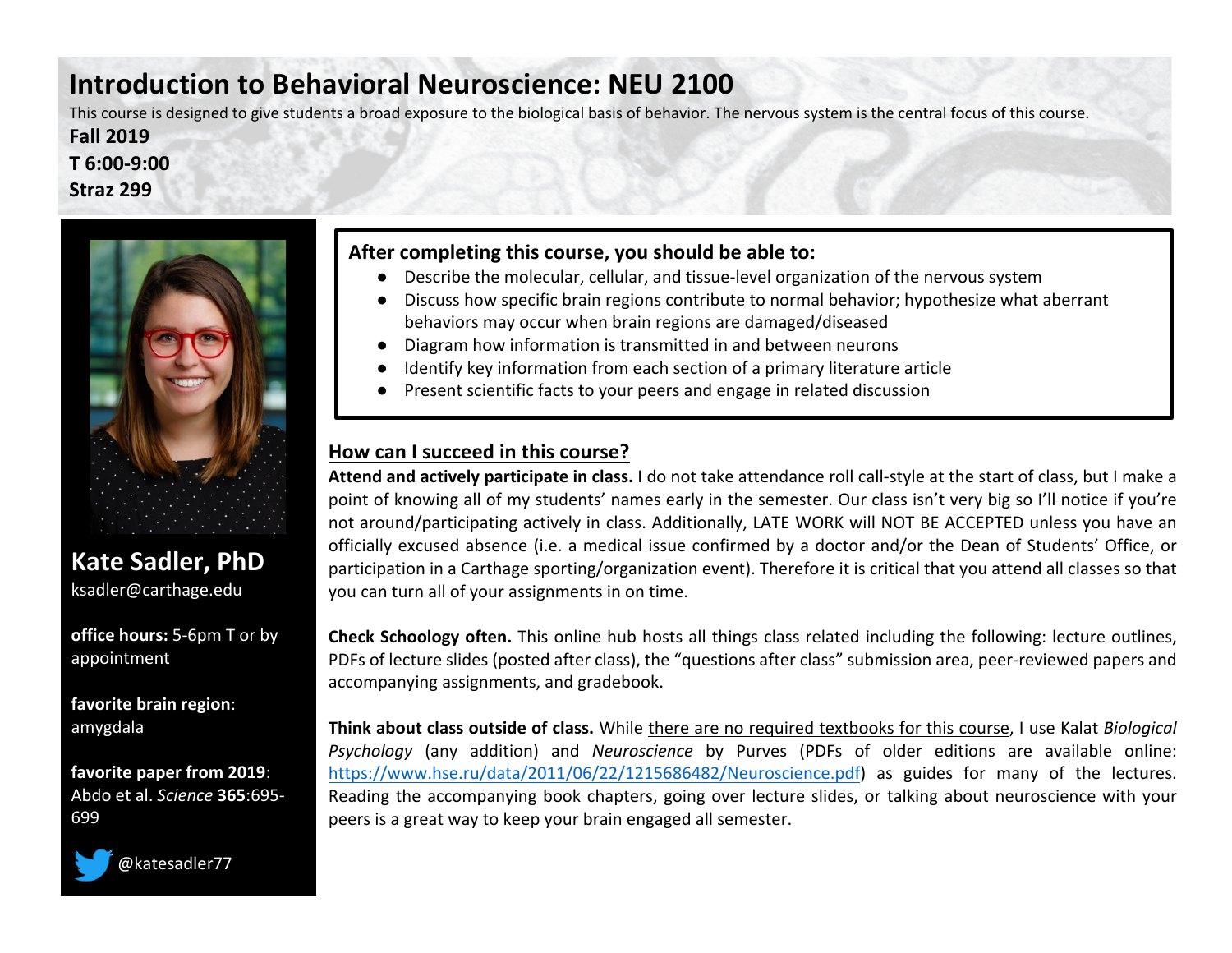### **How will this course be graded?**

- **Exams (60%):** There will be three exams in this course, each worth 20% of your final grade. All exams are "take-home"; exams will be posted on Schoology on Thursdays and due in class the following Tuesday. On exam due dates, you will get 30 min to discuss (and amend) your answers with classmates. Don't wait to start the exams until Tuesday morning. The exam questions have been designed to make you think and will not consist of material that can be quickly found on Google or Wikipedia.
- **Assignments (15%):** Short assignments will be assigned for completion outside of class. More detail will be provided when assigned.
- **Weekly questions (5%):** After class each week you will need to think of one question that you have; good scientists always have more questions. Your question *should be* on the material that was covered in lecture that week but could also be on a related neuroscience topic. Questions should be submitted on Schoology before Friday evening (11:59 pm), leaving me time to prepare select answers for the following class meeting.
- **Five-min neuroscience fact assignment/presentation (10%):** Each week, three or fourstudents will give a 5 min presentation on an interesting topic in neuroscience. Example topics include: why can't humans tickle themselves? Why is laughter contagious? Students will present and explain the neurological basis of their fact to the class in whatever format they choose; bonus points may be awarded for creativity! On presentation day, students will also hand in a one page (max) write-up about their fact including a citation list containing the peer-reviewed or reliable sources that they used to develop their presentation. A presentation sign-up sheet will be available on the first day of class.
- **Paper reviews (10%):** Over the course of the semester, you will read the following peer-reviewed journal articles:
	- **1.** Tye et al. (2011) Amygdala circuitry mediating reversible and bidirectional control of anxiety. *Nature* **471**(7338): 358-362
	- **2.** Martin et al. (2019) Male-specific conditioned pain hypersensitivity in mice and humans. *Current Biology* **29**: 1-10
	- Reading guides will be completed for each section of the paper. The purpose of these assignments is to introduce you to peer-reviewed research and the many forms in which it is disseminated.

#### **Final grades will be reported as follows: A** (100-90), **B** (89-80), **C** (79-70), **D** (69-60), **F** (<60)

A note on academic honesty: academic dishonesty (e.g. plagiarism, collusion and unauthorized cooperative work, false citations, submitting somebody else's work, etc.) will not be tolerated. Our class will follow the Carthage Community Code for academic dishonesty and associated penalties: https://www.carthage.edu/community-code/academic-concerns/academic-honesty-guidelines/

**Students with Disabilities:** Students with documented disabilities are entitled to accommodations that ensure equal access to Carthage learning experiences. Students are responsible for contacting the Center for Student Success and providing current documentation. Students who do not have current documentation or suspect they may have a learning disability may arrange for assessment services. For further information about support for students with disabilities at Carthage, please contact Diane Schowalter in the Center for Student Success at 262-551-5802. You need to present and discuss these accommodations with me within a reasonable period, prior to the Add/Drop Deadline.